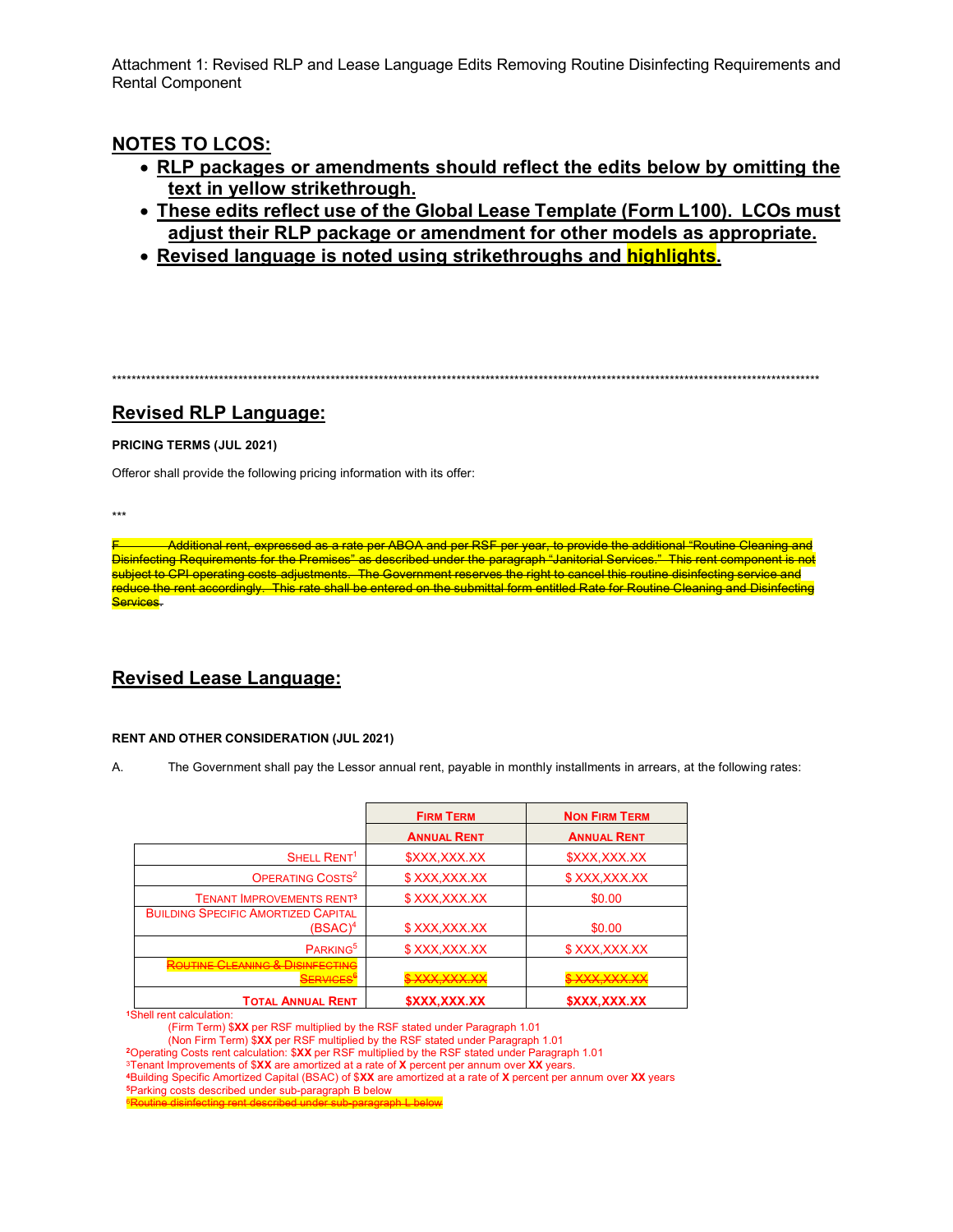Attachment 1: Revised RLP and Lease Language Edits Removing Routine Disinfecting Requirements and Rental Component

\*\*\*

### L. **ACTION REQUIRED**: FILL IN NEGOTIATED AMOUNT FOR THE ROUTINE CLEANING AND DISINFECTING SERVICES AS OUTLINED UNDER THE PARAGRAPH "JANITORIAL SERVICES."

The Lessor shall provide routine cleaning and disinfecting services, as outlined under sub-paragraph N of the paragraph entitled "Janitorial Services," at a rate of \$**X.XX** per rentable square foot. The Government reserves the right to issue notice to unilaterally cancel the routine cleaning and disinfecting at any time during the Lease term and, in such a case, the rental rate will be reduced by this amount. This reduction shall occur after the Government gives 30 calendar days notice to the Lessor and shall continue in effect until the Lease expires or is terminated.

\*\*\*\*\*\*\*\*\*\*\*\*\*\*\*\*\*\*\*\*\*\*\*\*\*\*\*\*\*\*\*\*\*\*\*\*\*\*\*\*

#### **JANITORIAL SERVICES (JUL 2021)**

The Lessor shall maintain the Premises and all areas of the Property to which the Government has routine access in a clean condition and shall provide supplies and equipment for the term of the Lease. The following schedule describes the level of services intended. Performance will be based on the LCO's evaluation of results, not the frequency or method of performance.

Daily. Empty trash receptacles. Sweep entrances, lobbies, and corridors. Spot sweep floors, and spot vacuum carpets. Clean drinking fountains. Sweep and damp mop or scrub restrooms. Clean all restroom fixtures, and replenish restroom supplies. Dispose of all trash and garbage generated in or about the Building. Wash inside and out or steam clean cans used for collection of food remnants from snack bars and vending machines. Dust horizontal surfaces that are readily available and visibly require dusting. Spray buff resilient floors in main corridors, entrances, and lobbies. Clean elevators and escalators. Remove carpet stains. Police sidewalks, parking areas, and driveways. Sweep loading dock areas and platforms. Clean glass entry doors to the Space.

B. Three times a week. Sweep or vacuum stairs.

C. Weekly. Damp mop and spray buff all resilient floors in restrooms and health units. Sweep sidewalks, parking areas, and driveways (weather permitting).

D. Every two weeks. Spray buff resilient floors in secondary corridors, entrance, and lobbies. Damp mop and spray buff hard and resilient floors in office Space.

E. Monthly. Thoroughly dust furniture. Completely sweep and/or vacuum carpets. Sweep storage Space. Spot clean all wall surfaces within 70 inches of the floor.

F. Every two months. Damp wipe restroom wastepaper receptacles, stall partitions, doors, window sills, and frames. Shampoo entrance and elevator carpets.

G. Three times a year. Dust wall surfaces within 70 inches of the floor, vertical surfaces and under surfaces. Clean metal and marble surfaces in lobbies. Wet mop or scrub garages.

H. Twice a year. Wash all interior and exterior windows and other glass surfaces. Strip and apply four coats of finish to resilient floors in restrooms. Strip and refinish main corridors and other heavy traffic areas.

Annually. Wash all venetian blinds, and dust 6 months from washing. Vacuum or dust all surfaces in the Building more than 70 inches from the floor, including light fixtures. Vacuum all draperies in place. Strip and refinish floors in offices and secondary lobbies and corridors. Shampoo carpets in corridors and lobbies. Clean balconies, ledges, courts, areaways, and flat roofs.

J. Every two years. Shampoo carpets in all offices and other non-public areas.

K. Every five years. Dry clean or wash (as appropriate) all draperies.

L. As required. Properly maintain plants and lawns. Provide initial supply, installation, and replacement of light bulbs, tubes, ballasts, and starters. Provide and empty exterior ash cans and clean area of any discarded cigarette butts.

M. Pest control. Control pests as appropriate, using Integrated Pest Management techniques, as specified in the GSA Environmental Management Integrated Pest Management Technique Guide (E402-1001).

**ACTION REQUIRED**: OBTAIN AND NEGOTIATE A SEPARATE RENTAL RATE FOR THE SCOPE OF WORK BELOW. RATE WILL ALSO BE USED FOR A RENTAL REDUCTION IN THE EVENT THE GOVERNMENT CANCELS THIS ADDITIONAL ROUTINE CLEANING AND DISINFECTION SERVICE. AT LEASE AWARD, INSERT FINAL NEGOTIATED REDUCTION AMOUNT UNDER THE PARAGRAPH "RENT AND OTHER CONSIDERATION" FOUND IN SECTION 1.

**Routine Cleaning and Disinfecting Requirements for the Premises.**